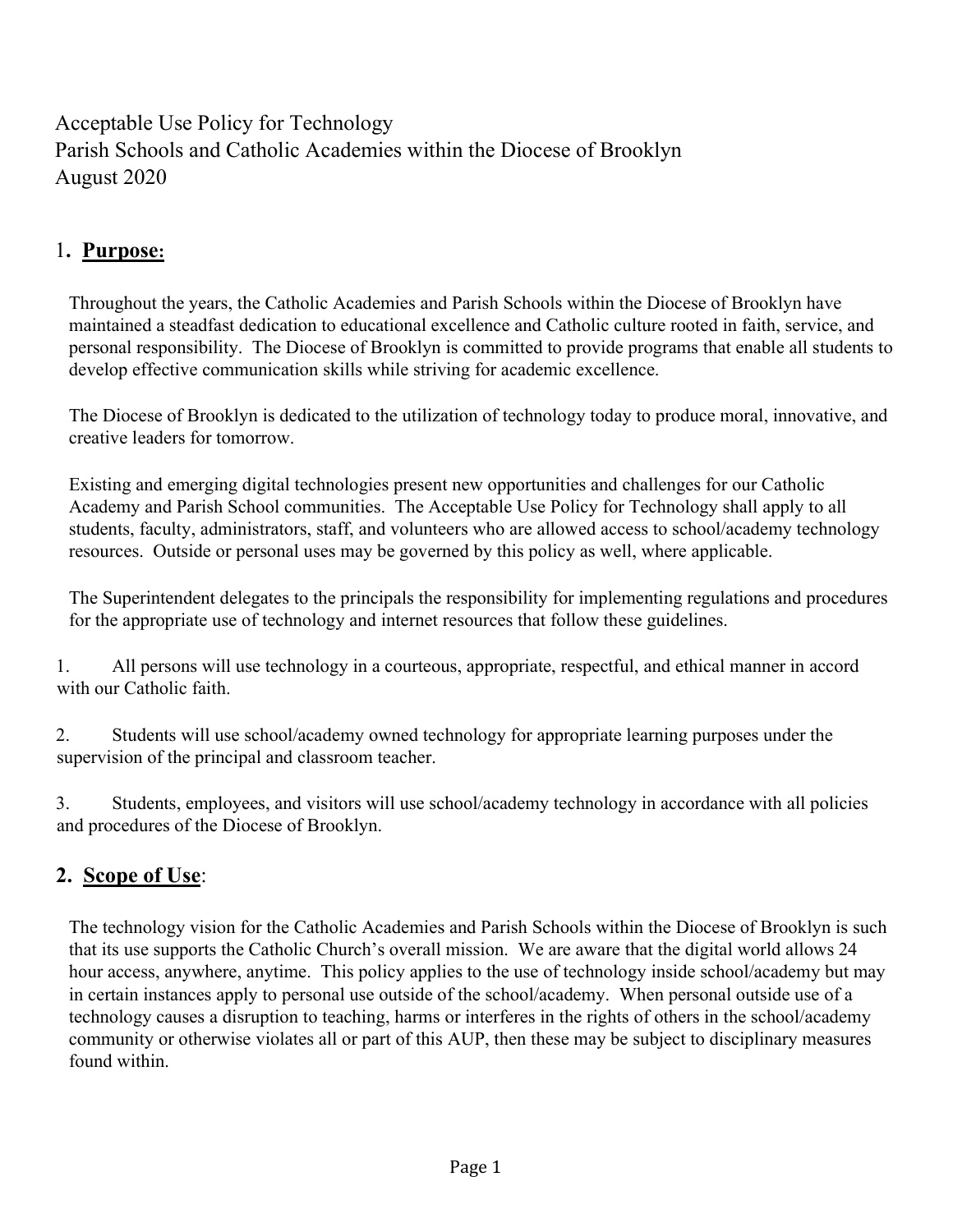### 3. Definitions of Technology:

- a. Technology is used as a general term for devices and software used in the creation, transfer, storage, reproduction, or other such interaction with digital or analog content. It also encompasses the communication protocols used in relation to such content.
- b. This includes all existing, as well as, emerging technologies. These include but are not limited to:
	- Cell Phones, Smart Phones
	- Storage Devices (USB Flash Drives, External/Internal Hard Disk Drives, Cloud Storage)
	- Computing Devices (Laptops/Desktops, Tablets, Netbooks, Chromebooks, etc.)
	- Portable Entertainment Systems (gaming systems, audio/video players)
	- Recording Devices (digital or analogue audio/video/photo capture devices)
	- Any other convergent technologies (Social Networking, email, instant messaging, etc.)
- c. The Diocese of Brooklyn requires all schools and academies to publish the following statement on web portals, in student/parent handbooks, faculty /staff handbooks, agendas, etc.:

 "The use of technology is permitted on school premises under limited conditions as authorized by the Principal for the sole purpose of enhancing academic achievement while respecting the dignity and safety of all members of the {SCHOOL/ACADEMY} community."

## 4. Responsibilities of User:

The schools and academies of the Roman Catholic Diocese of Brooklyn will make every effort to provide a safe environment for learning with technology including internet filtering and safeguards in accordance with CIPA regulations. CIPA requires that schools and academies create a policy addressing the following:

- Access by minors to inappropriate matter on the internet
- The safety and security of minors when using electronic mail, chat rooms and other forms of direct electronic communication
- Unauthorized access, including so-called "hacking" and other unlawful activities by minors online
- Unauthorized disclosure, use, and dissemination of personal information regarding minors; and
- Measures restricting minors' access to materials harmful to them

As part of this compliance, an Internet Safety Curriculum must be implemented in all schools/academies as of Fall 2018. All students are required to participate in this program to educate and empower them to make their internet experiences safe and responsible. Parish Schools and Catholic Academies within the Diocese of Brooklyn are also required to implement the Diocesan Cyber-Bullying Policy published in the Administrative Manual. The goal is to educate students on how to avoid dangerous, inappropriate, or unlawful online behavior and protect them from being the victim of such behavior as well. The students, faculty, administrators, staff, and school/academy community are granted the privilege of using technology. With this privilege comes the responsibility for appropriate use.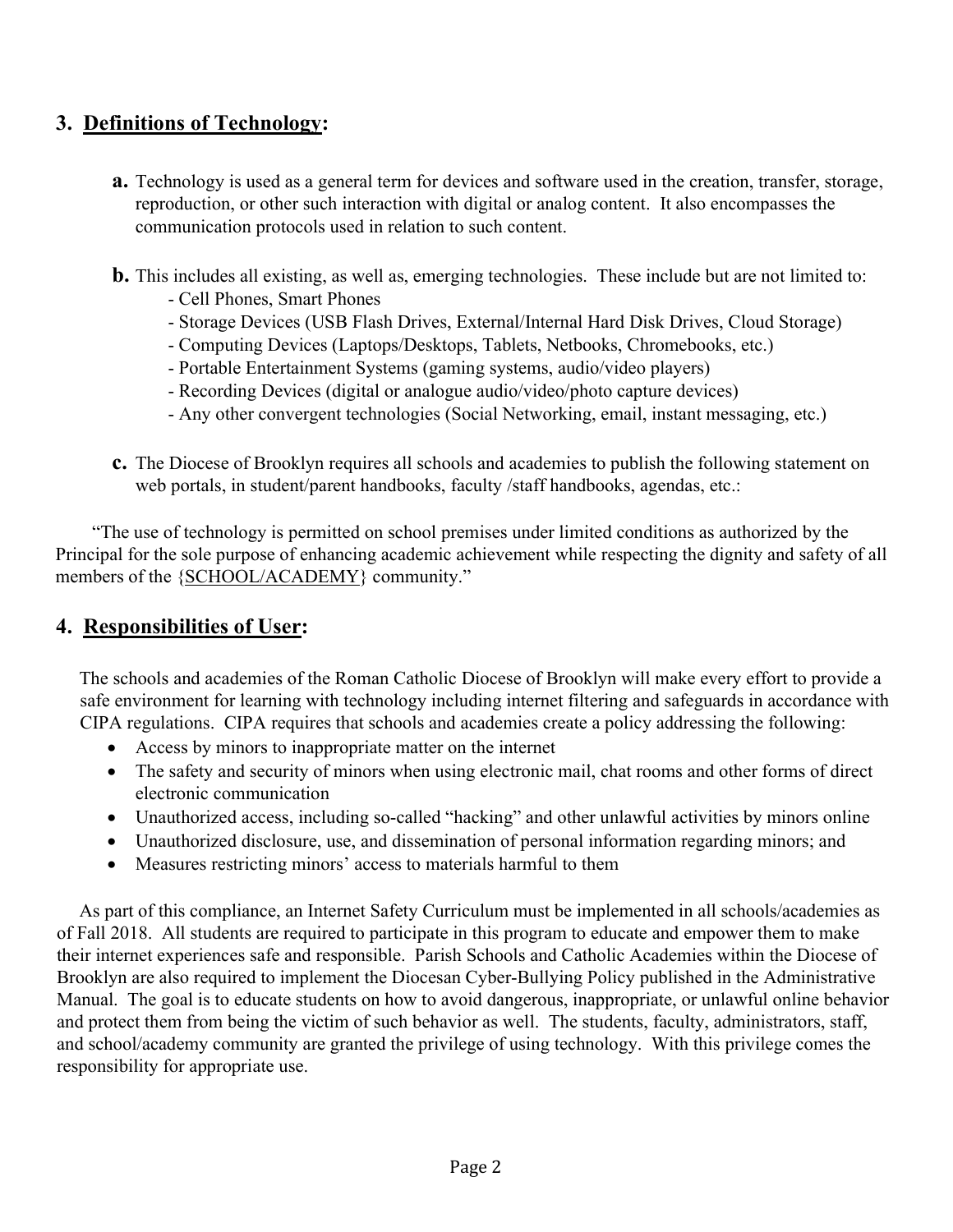In using the information and technology in safe, legal, and responsible ways, the following conditions of being a digital citizen within the Diocese of Brooklyn are expected:

- Respect One's Self
	- Public names should be appropriate
	- Be mindful of any and all content you post including photos, personal views, comments, personal information, etc.
	- Avoid seeking out and/or viewing inappropriate content
	- Do not engage in potentially harmful activities such as communicating with persons unknown to you or internet challenges

### **Respect Others**

- Be mindful of comments, posts, photos or any content directed toward or including others
- Refrain from engaging in inflammatory, harassing, or any other such disrespectful behavior
- Do not perpetuate inappropriate content by sharing it with or sending it to others
- Warn others of potentially disturbing or harmful content that should be avoided

### • Protect One's Self and Others

- Report any and all cyber-abuse committed against you or others to parents, teachers and/or administrators
- Keep groups with friends private to avoid potentially inappropriate or dangerous content and communications from unknown sources

### • Respect Intellectual Property

- Cite sources when using any content not originally authored by you

Members of Catholic Academy and Parish School communities must remember that when telecommunicating with individuals, groups, or institutions, you are doing so as an individual. You should not represent yourself, your views, ideas, questions, or actions as representing the Catholic Academy or Parish School you are associated with without the expressed permission of the principal.

# 5. Security of Technology:

The Catholic Academies and Parish Schools within the Roman Catholic Diocese of Brooklyn assume no responsibility for the theft, loss, repair or replacement of any technology devices that are brought onto school/academy property, whether it is lost, stolen, damaged, or confiscated.

Security on any computer system is a high priority. If you believe you can identify a security issue, you must notify a system administrator, principal, or teacher and not disclose the problem to others in any way. Although there are safeguards in place to protect all users from inappropriate content, we are not responsible for failures in filtering that result in a bypass of our program and/or access to objectionable content. If any inappropriate content bypasses these safeguards, any parties involved should turn off the monitor and report the security breach immediately to a system administrator, teacher or the principal.

Additionally, member of the school/academy community shall not: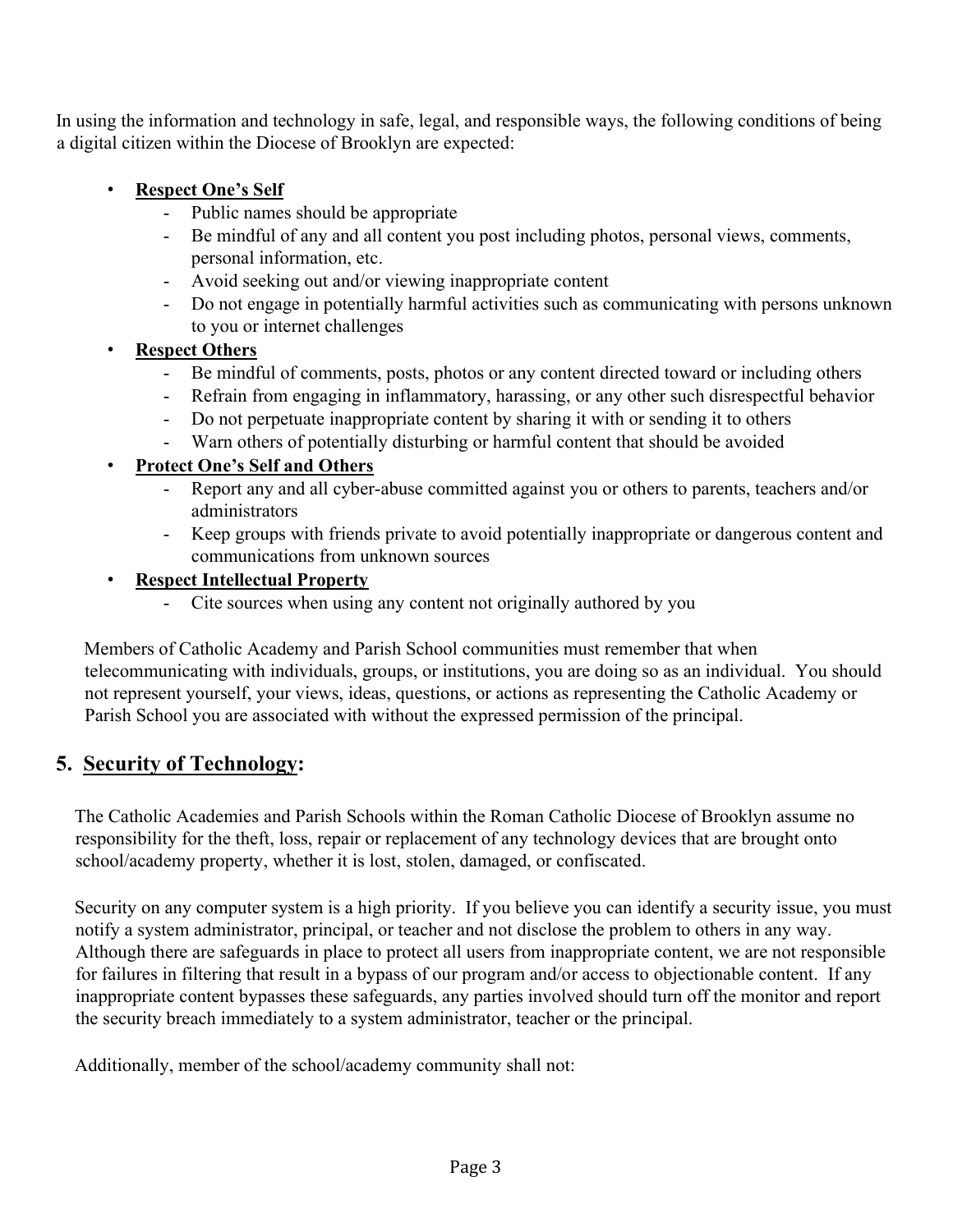- Use another's credentials for any reason
- Gain or attempt to gain unauthorized access to Diocesan or school/academy computers or computer systems.
- Download or install any software application without prior authorization.

## 6. Technology Use Guidelines:

### a. Appropriate Use/Educational Purpose

 It is the policy of the Catholic Schools and Academies of the Diocese of Brooklyn that technology be used to support learning and enhance instruction. Technology will be used in a responsible, efficient, ethical, and legal manner, consistent with the moral teachings of the Roman Catholic Church.

### b. Communications (Teachers/Parents/Students)

 Electronic and/or Digital communication between teachers and parents should be conducted for educationally appropriate purposes and utilize only school/academy sanctioned communication methods. These methods include:

- Teacher school/academy web page
- Teacher school/academy email
- Teacher school/academy phone #
- Teacher created, school/academy approved, educationally focused networking sites

 Student addresses, telephone numbers and email addresses are provided to faculty solely for use in contacting parents about student academic performance. This information may not be used for any other purpose by faculty or staff without the explicit permission of the Principal.

#### c. Examples of Unacceptable Uses of Technology

Users are not to:

- Use technology to harass, threaten, deceive, intimidate, offend, embarrass, or annoy any individual. Refer to the Diocesan bullying policy.
- Post, publish, reproduce, or display any defamatory, inaccurate, violent, abusive, profane, or sexually oriented material. Users must not use obscene, profane, lewd, vulgar, rude, or threatening language. Users must not knowingly or recklessly post false information about any persons, students, staff or any other organization.
- Use a photograph, image, video, or likeness of any students, or employee without express permission of that individual and of the principal.
- Create any site, post any photo, image, or video of another except with express permission of that individual and the principal.
- Attempt to circumvent system security.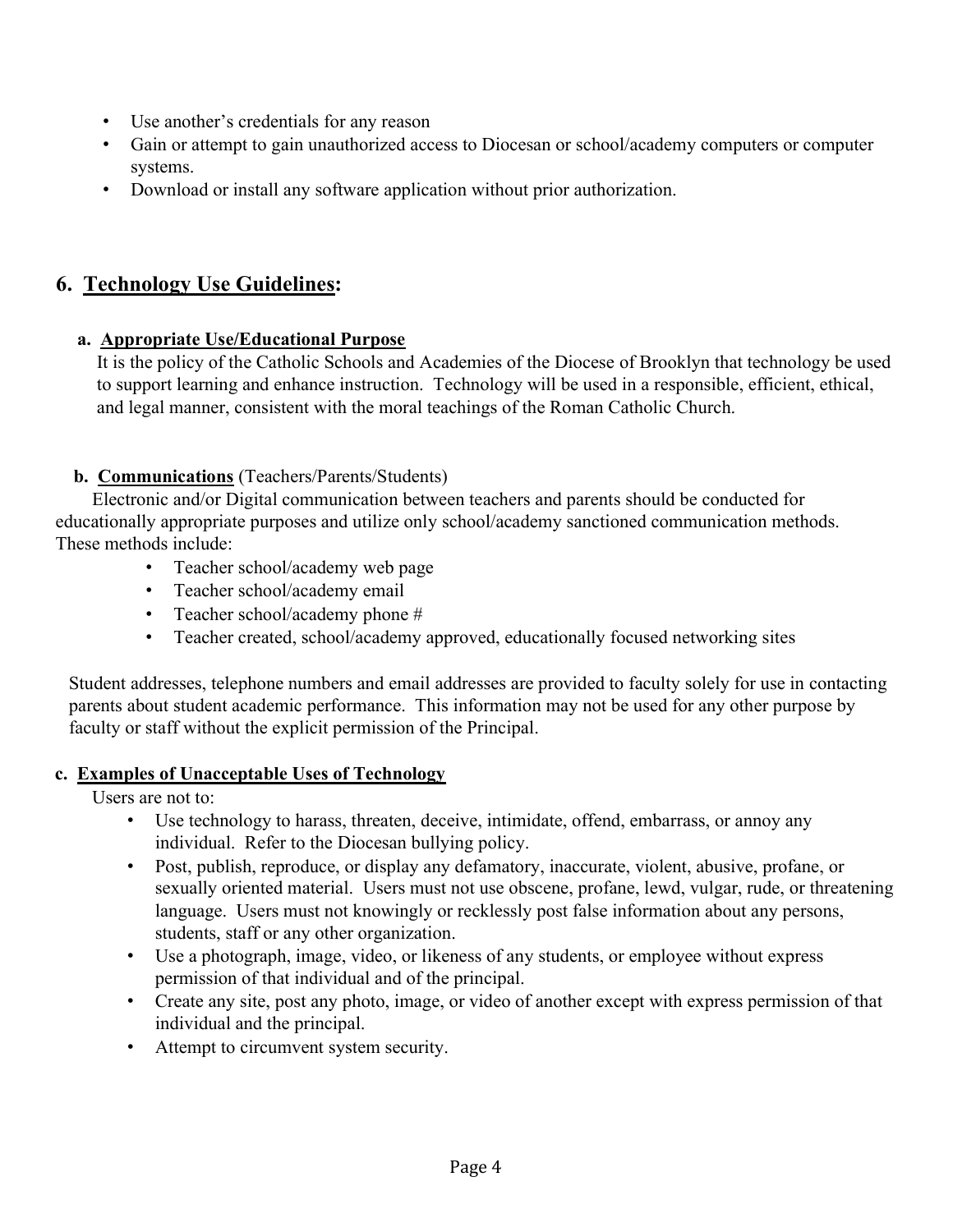- Deliberately visit a site known for unacceptable material or any material that is not in support of educational objectives. Students must not access social networking sites or gaming sites, except for educational purposes under teacher supervision.
- Violate license agreements, reproduce or distribute copyrighted material, protected media or otherwise bypass licensing security.
- Use technology for any illegal activity.
- Use of the Internet for commercial gains or profits is not allowed from an educational site.
- Breach confidentiality obligations of school/academy or system employees
- Harm the goodwill and reputation of the school/academy or system in the community.
- Transmit any material in violation of any local, federal, and/or state laws. This includes, but is not limited to: copyrighted material, licensed material and threatening or obscene material.

### d. Administrative Rights (To monitor use of technology)

 The school/academy reserves the right to monitor both student and employee use of technology and computer accessed content. Due to the evolving nature of technology, the Catholic Academies and Parish Schools within the Roman Catholic Diocese of Brooklyn reserve the right to amend or add to this policy at any time without notice.

### e. Personal use of Social Media (Teachers, Students)

 This section refers to the personal use of social media. This includes, but is not limited to Facebook, Twitter, YouTube, Tumblr, Instagram, Google+, LinkedIn, Snapchat or any other such medium.

 All references to school/academy personnel, students and/or any member of the school/academy community in technology related mediums such as web pages or email which is deemed to be conduct injurious to the moral tone of the school or academy are violations of this policy

Any communication with current students by faculty, staff or administration is strictly forbidden on any personal social networking site. Personal posts must use appropriately respectful speech, and refrain from harassing, defamatory, abusive, discriminatory, threatening or other inappropriate communications. Representation of the school/academy in whole or part on any personal posts and/or communication is prohibited.

### f. Vandalism

 Vandalism is defined as any malicious attempt to damage and/or destroy hardware or software systems, or the information of any other user. This includes, but is not limited to, the creation, distribution, proliferation or conspiracy of malicious software. If equipment is damaged in the course of actions taken by an individual, whether on or off campus use, that individual assumes all responsibility for any and all damages and associated costs thereof.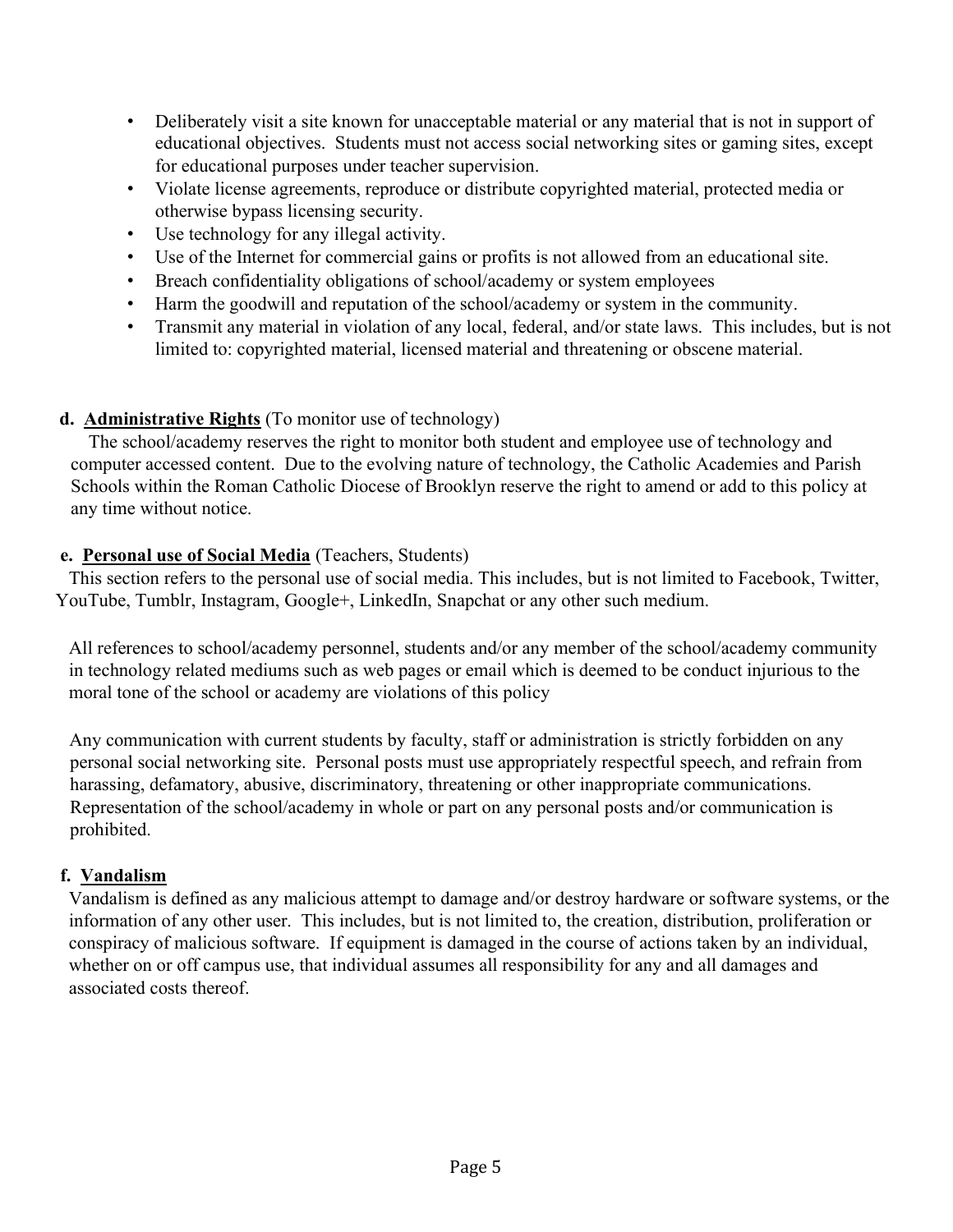#### g. Technology Use Outside of School/Academy or School/Academy-Owned Devices

 In accordance with New York State Law on Cyberbullying, inappropriate, defamatory, or content found to be injurious to a school/academy community member may result in disciplinary action, even if done outside of school/academy premises or using devices not owned or controlled by the school/academy. All instances of such behavior must be reported immediately to the administration, who will investigate the matter and enforce the consequences deemed appropriate.

 It is further recommended that administrators refrain from personal social media communication with students, parents, and school/academy staff, and teachers and school/academy staff with students, parents, and administrators. It is the professional responsibility of all educators to ensure that professional and personal activities are kept separate. Please consult your local handbooks for further policies and guidelines.

### 7. Policy Violations:

 Violation of this policy in whole or in part may result in any or all of the following and will be issued at the discretion of the school/academy principal:

- Loss of use/privileges of school/academy technology.
- Disciplinary action including, but not limited to, detention, suspension, expulsion, and /or legal action by the school/academy, civil authorities, and/or other involved parties.
- Compensation for damages, both physical and punitive, incurred due to actions in violation of this AUP

## 8. Distance Learning:

Distance learning which is facilitated by a Parish School or Catholic Academy within the Diocese of Brooklyn is bound by all parts of this AUP. As distance learning requires the use of other mediums such as teleconferencing platforms, virtual classrooms, digital file transfer and online work, there are other factors that need to be addressed.

a. Device Usage – The use of school/academy or personal devices for distance learning is allowed. It is recommended that all school/academy issued accounts only be used for schoolwork purposes and that those accounts are signed out of after work is completed. All usage is governed by this policy.

**b.** Video/Audio Conferencing – Video or audio-conferencing platforms may be used to facilitate class meetings and communication between teachers and students for teaching and group work. When using these platforms, participants must remember to conduct themselves in a professional manner commensurate with behavior expected in a physical classroom. Entering meetings other than those you are explicitly invited to by the coordinator (teacher, principal, etc.) is strictly prohibited.